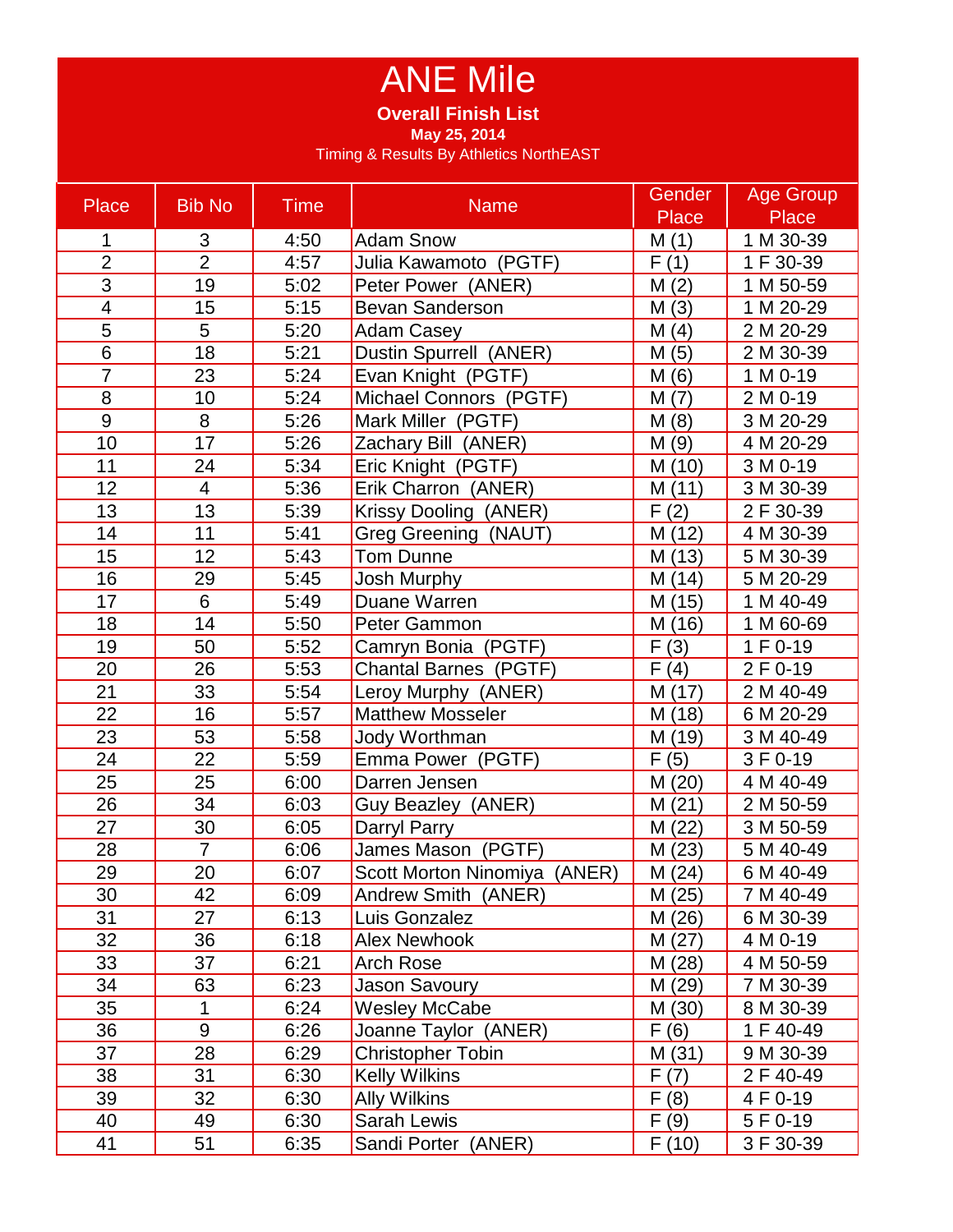## ANE Mile

**Overall Finish List**

**May 25, 2014**

Timing & Results By Athletics NorthEAST

| <b>Place</b> | <b>Bib No</b> | <b>Time</b> | <b>Name</b>              | Gender       | <b>Age Group</b> |
|--------------|---------------|-------------|--------------------------|--------------|------------------|
|              |               |             |                          | <b>Place</b> | <b>Place</b>     |
| 42           | 56            | 6:42        | lan J. Browne (ANER)     | M (32)       | $5 M 0-19$       |
| 43           | 35            | 6:44        | Leslie Ning              | F(11)        | 1 F 20-29        |
| 44           | 45            | 6:44        | Robert Gamberg (ANER)    | M (33)       | 5 M 50-59        |
| 45           | 48            | 6:45        | Yvonne Martin (ANER)     | F(12)        | 1 F 50-59        |
| 46           | 58            | 6:45        | Joan Hartery (ANER)      | F(13)        | 1 F 60-69        |
| 47           | 41            | 6:48        | Lisa Harvey              | F(14)        | 2 F 20-29        |
| 48           | 124           | 6:55        | <b>Ethan Pittman</b>     | M (34)       | 6 M 0-19         |
| 49           | 104           | 6:55        | Katherine Bastow         | F(15)        | 6 F 0-19         |
| 50           | 137           | 6:56        | Dale Marshall            | M (35)       | 7 M 0-19         |
| 51           | 43            | 6:57        | Skye Barnes (PGTF)       | F(16)        | 7 F 0-19         |
| 52           | 59            | 6:58        | Sharon Trainor (ANER)    | F(17)        | 2 F 50-59        |
| 53           | 68            | 7:02        | Shae Ledevehat (PGTF)    | F<br>(18)    | 8 F 0-19         |
| 54           | 69            | 7:03        | Brooke Ledevehat (PGTF)  | F (19)       | 9F 0-19          |
| 55           | 123           | 7:03        | Colin Murphy             | M (36)       | 8 M 0-19         |
| 56           | 61            | 7:04        | Laura Pretty             | F(20)        | 10 F 0-19        |
| 57           | 60            | 7:06        | Maggie Kane              | F(21)        | 11 F 0-19        |
| 58           | 57            | 7:06        | Donna Murphy (ANER)      | (22)<br>F    | 3 F 40-49        |
| 59           | 47            | 7:06        | <b>Glen Soper</b>        | M (37)       | 8 M 40-49        |
| 60           | 62            | 7:07        | Laura Pomeroy (ANER)     | F(23)        | 4 F 40-49        |
| 61           | 55            | 7:10        | Laurie Tobin             | F(24)        | 5 F 40-49        |
| 62           | 121           | 7:13        | Rory Murphy              | M (38)       | 9 M 0-19         |
| 63           | 117           | 7:24        | <b>Brynn Furlong</b>     | F(25)        | 12 F 0-19        |
| 64           | 122           | 7:31        | Shane Murphy             | M (39)       | 10 M 0-19        |
| 65           | 109           | 7:40        | <b>Brooke Andrews</b>    | F(26)        | 13 F 0-19        |
| 66           | 102           | 7:44        | <b>Molly Pomeroy</b>     | F(27)        | 14 F 0-19        |
| 67           | 126           | 7:44        | <b>Luke Davies</b>       | M (40)       | 11 M 0-19        |
| 68           | 130           | 7:44        | Ben Whelan               | M(41)        | 12 M 0-19        |
| 69           | 67            | 7:47        | Marcin Szylowski         | M (42)       | 10 M 30-39       |
| 70           | 75            | 7:52        | <b>Kerry Spurrell</b>    | F(28)        | 6 F 40-49        |
| 71           | 74            | 7:52        | Michele Ledevehat (PGTF) | F(29)        | 7 F 40-49        |
| 72           | 44            | 7:53        | Darian McCabe            | F(30)        | 15 F 0-19        |
| 73           | 108           | 7:58        | Alexa Tobin              | F(31)        | 16 F 0-19        |
| 74           | 46            | 8:03        | <b>Cody Soper</b>        | M (43)       | 13 M 0-19        |
| 75           | 133           | 8:06        | Michael Weir             | M(44)        | 14 M 0-19        |
| 76           | 143           | 8:07        | Nicholas St. Croix       | M (45)       | 15 M 0-19        |
| 77           | 129           | 8:07        | <b>Colin Baker</b>       | M (46)       | 16 M 0-19        |
| 78           | 111           | 8:12        | Emma Rodgers             | F(32)        | 17 F 0-19        |
| 79           | 118           | 8:12        | <b>Robert Sullivan</b>   | M (47)       | 17 M 0-19        |
| 80           | 112           | 8:13        | Julie Kennedy            | F(33)        | 18 F 0-19        |
| 81           | 110           | 8:14        | <b>Erin Elliott</b>      | F(34)        | 19 F 0-19        |
| 82           | 115           | 8:14        | <b>Kaitlyn Downer</b>    | F(35)        | 20 F 0-19        |